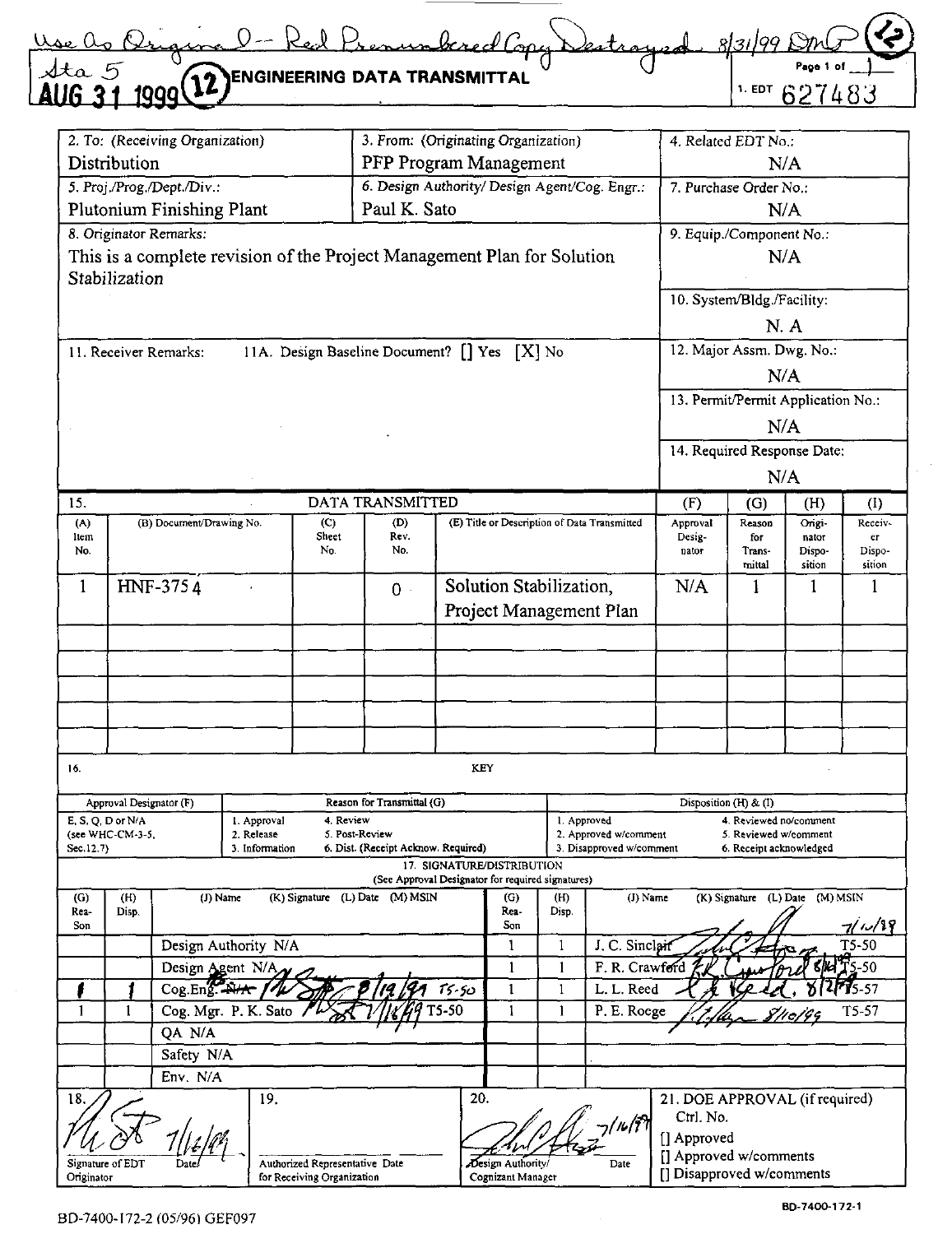# **PROJECT MANAGEMENT PLAN SOLUTION STABILIZATION**

**P. K. Sat0** 

#### **B6W Hanford company**

P.O. *Box* 1200 Richland, WA 99352 U.S. Department of Energy Contract DE-AC06-96RL13200

EDT/ECN: 6274  $\frac{83}{25}$ , ps **UC:** 2050<br>Org Code: 15000 Charge Coc **B&R Code:**  $7040000$ 

Charge Code:  $100759$ <br>Total Pages:  $21$ 

#### Key Words:

**Project Management Plan, stabilization, plutonium, uranium** 

#### Abstract:

**Project Management Plan the stabilization of plutonium bearing solutions** 

TRADEMARK DISCLAIMER. Reference herein to any specific commercial product, process, or service by trade name, trademark, manufacturer, or otherwise, does not necessarily constitute or imply its endorsement, recommendation, or favoring by the United States Government or any agency thereof or its contractors or subcontractors.

Printed in the United States of America. To obtain copies of this document, contact: Document Control Services, P.O. Box 950, Mailstop H6-08, Richland WA 99352, Phone (509) 372-2420; Fax *(509)* 376-4989.

| প্ৰয়<br>90      | 122<br>MGE<br>12<br>DATE:<br><b>HANFORD</b><br>ID:<br><b>RELEASE</b><br>STA: | -----<br>ASSIEIED.<br>This<br>se and dall the me<br>the street is<br>avelasstied<br>ناظب ت<br><u>__</u> SECRET<br>Signature<br><b>Date</b><br>Authorized <b>cla</b> ssifier |
|------------------|------------------------------------------------------------------------------|-----------------------------------------------------------------------------------------------------------------------------------------------------------------------------|
| Release Approval | Date                                                                         | <b>Release Stamp</b>                                                                                                                                                        |

## **Approved For Public Release**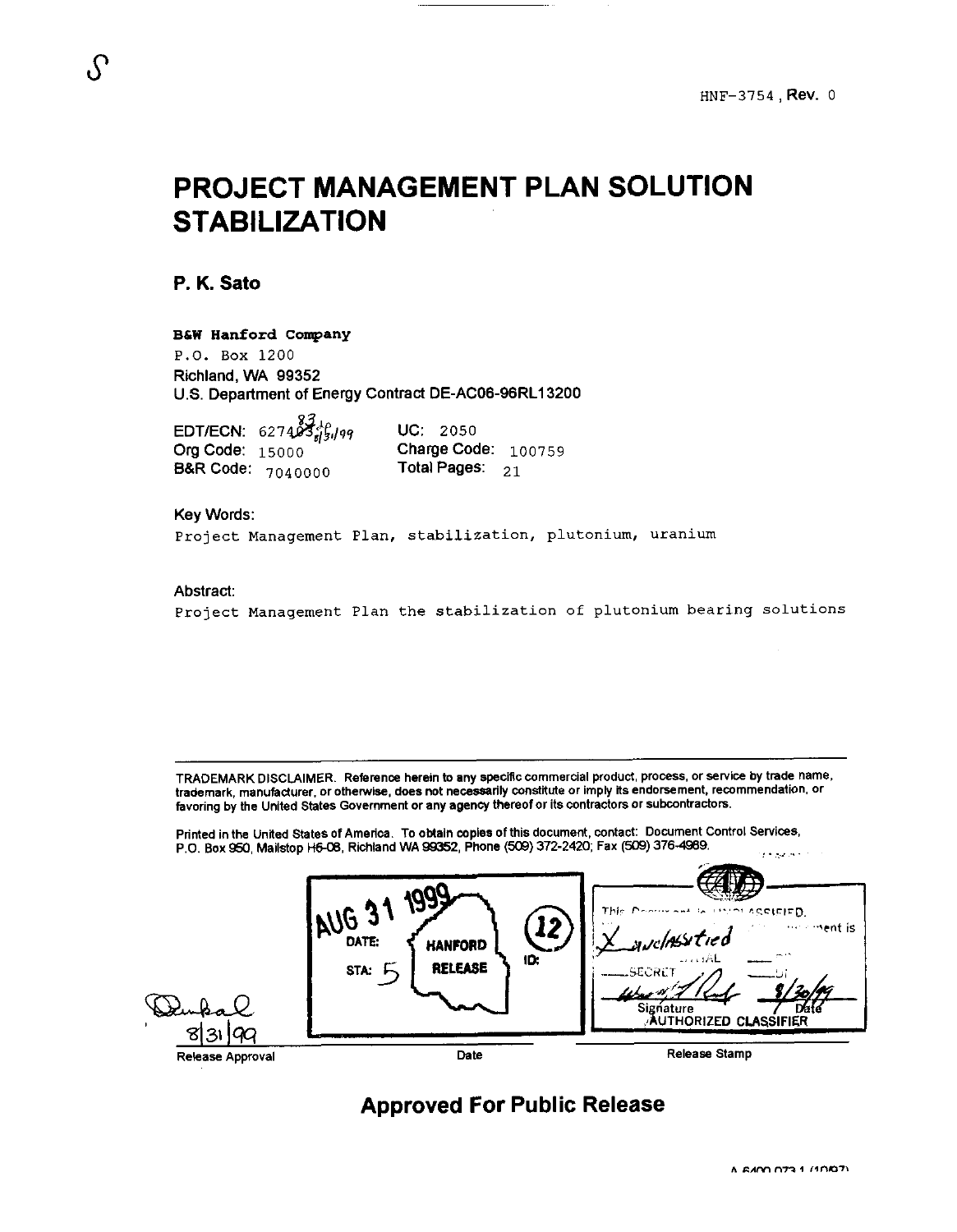Project Management Plan for Solution Stabilization

HNF-3754, Rev. 0

Paul K. Sato Project Management

August 24, 1999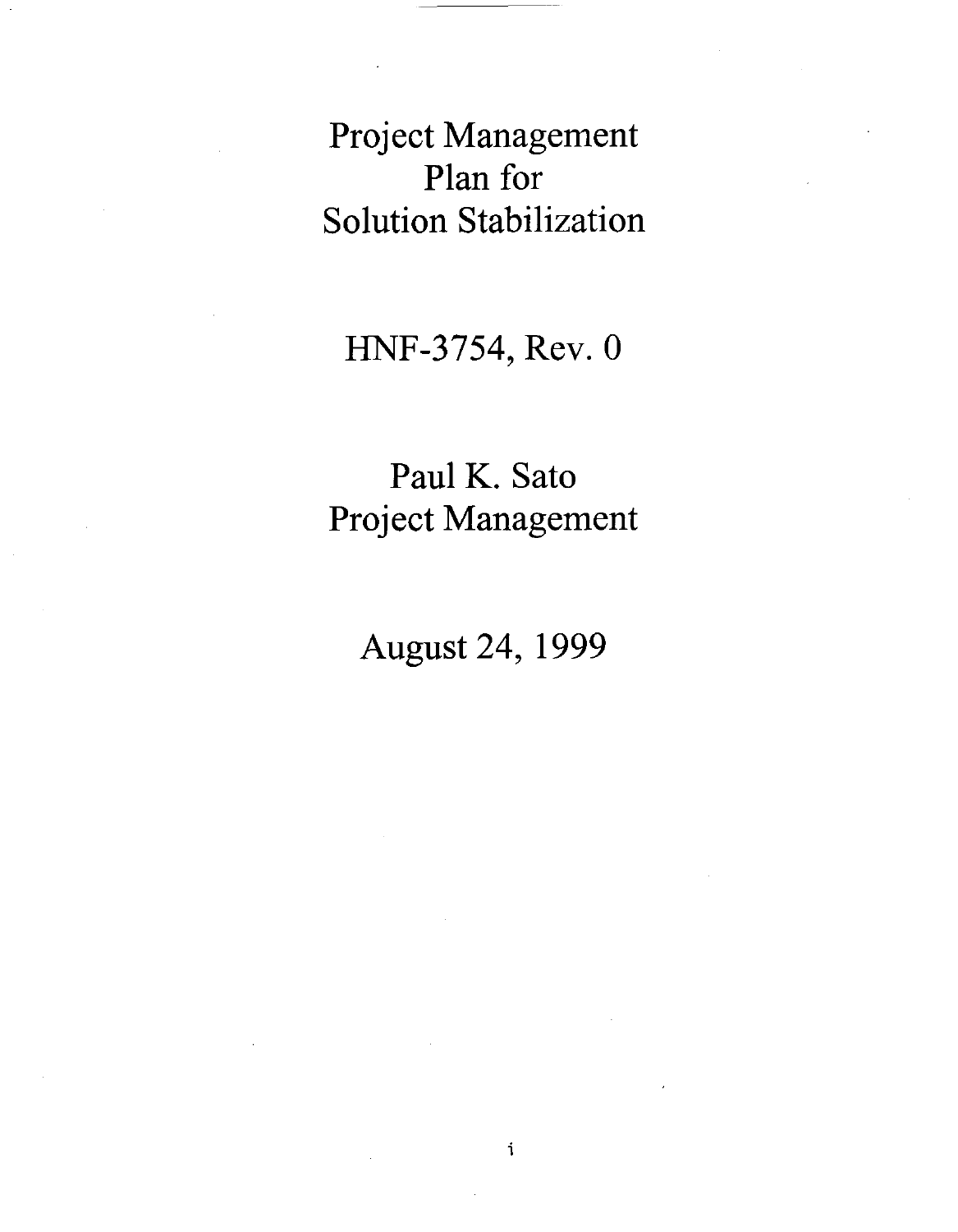## **TABLE OF CONTENTS**

| 1.  |            |
|-----|------------|
| 2.  |            |
| 3.  |            |
| 4.  |            |
| 5.  |            |
| 6.  |            |
| 7.  |            |
| 8.  |            |
| 9.  |            |
| 10. |            |
| 11. |            |
|     | Appendices |
|     |            |
|     |            |
|     |            |
|     |            |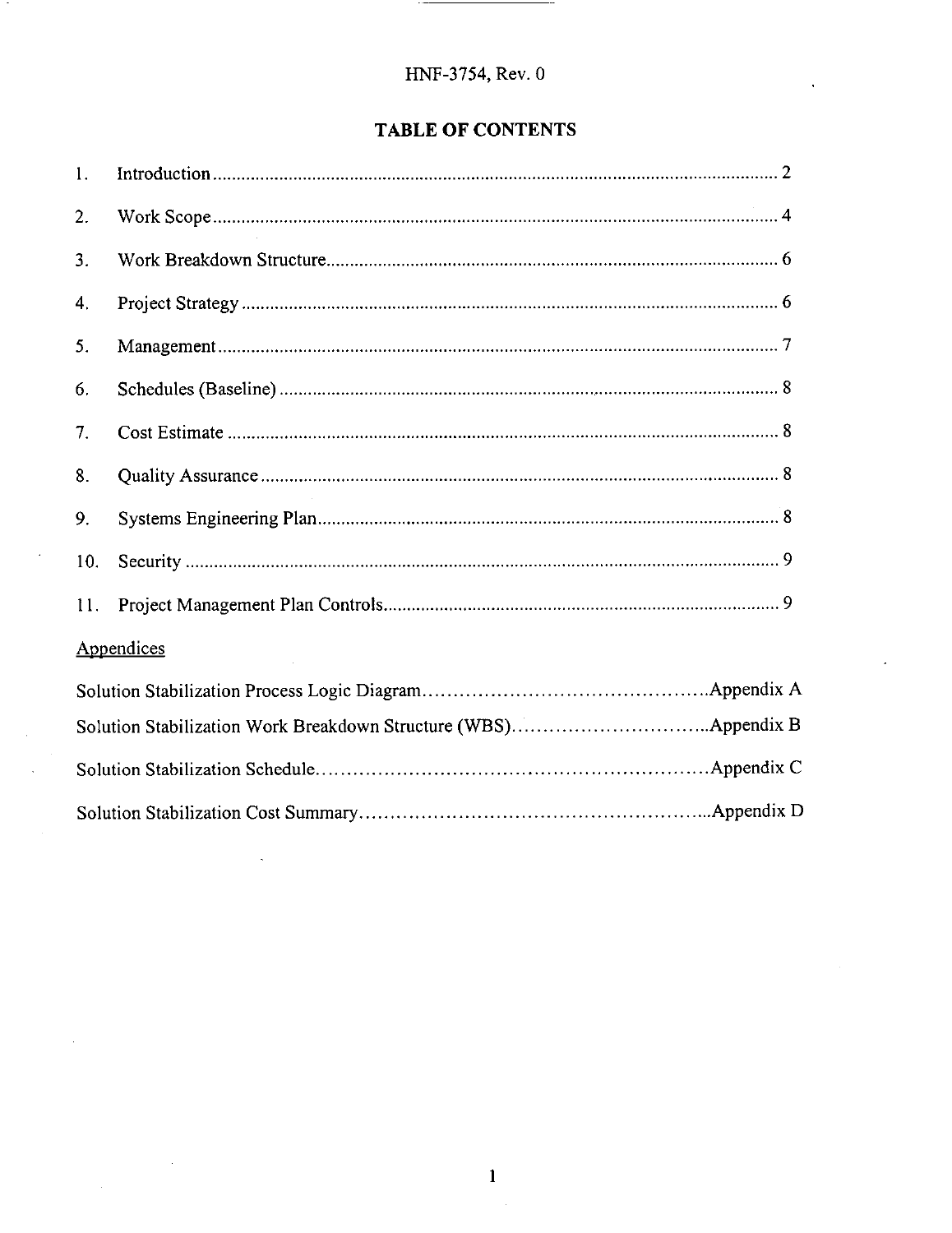## **Project Management Plan Solution Stabilization Plutonium Finishing Plant**

### <span id="page-4-0"></span>1. Introduction

#### 1.1 Project Plan Purpose

This plan presents the overall objectives, description, justification and planning for the Plutonium Finishing Plant (PFP) Solutions Stabilization subproject. The intent of this plan is to describe how this project will be managed and integrated with other facility stabilization and deactivation activities. This plan supplements the overall integrated plan presented in the *Integrated Project Management Plan* (IPMP) for the Plutonium Finishing Plant Stabilization and Deactivation Project, HNF-3617.

This project plan is the top-level definitive project management document for the PFP Solution Stabilization subproject. It specifies the technical, schedule, requirements and the cost baselines to manage the execution of the Solution Stabilization subproject. Any deviations to the document must be authorized through the appropriate change control process.

#### 1.2 Project Description

The Solution Stabilization Subproject transforms the remaining plutonium (Pu) bearing solutions at PFP to a stable, storable form. The Solution Stabilization Subproject will characterize and stabilize over 400 containers of Pu-bearing solutions.

#### 1.3 Project Mission

This subproject is part of the PFP Work Breakdown Structure (WBS) function "Stabilize Plutonium (Pu)-bearing Materials at PFP." This task is discussed in the Hanford *Site Integrated Stabilization Managemenf Plan* (SISMP) and the PFP IPMP. The overall project mission for the stabilization project is provided in the IPMP. The mission of the Solution Stabilization Subproject is to stabilize PFP Pu-bearing solutions at the PFP.

#### 1.4 Project Background

The Hanford SISMP provides the overall scope for the stabilization, packaging and transfer to storage or disposal of remaining Pu-bearing solutions in inventory at the PFP. The scope of actions responds to safety concerns identified in Defense Nuclear Facilities Safety Board (DNFSB) Recommendation 94-1 and to specific corrective actions identified in the *Plutonium Vulnerability Management Plan* (U.S. Department of Energy [DOE] 1995c). The solution stabilization material category includes the current PFP inventory of Pu-bearing solutions.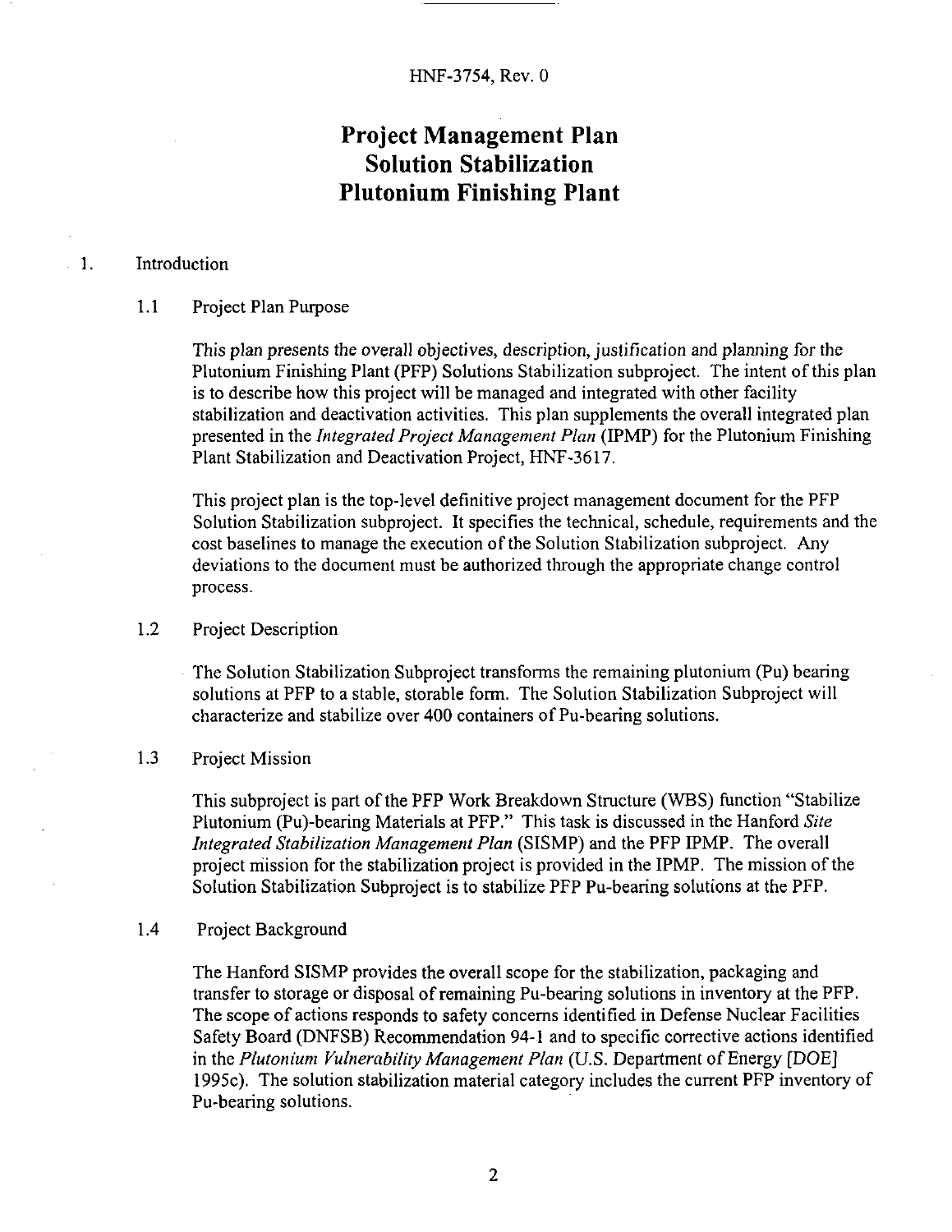<span id="page-5-0"></span>PFP currently stores approximately **431** items of Pu-bearing solutions. Approximately 99 of these items are "10-L or L-10" containers, which are poly bottles stored in stainless steel sleeves. The others are product receiver containers in which the solutions are stored in stainless steel vessels (PR cans). The primary concern with the storage of Pu-bearing solutions is the radiolytic decay of the solution resulting in the formation of hydrogen. If not improperly vented, the hydrogen could build up to within the explosive range and/or pressurize the container causing rupture. Venting of the solution containers assures pressure and hydrogen do not buildup to unacceptable levels. Degradation of the containers is also a concern.

Until recently, the plan had been to process the solutions through a vertical denitration calciner VDC. In fact, a project to install a production VDC comparable in size to the prototype unit was near completion. However, concerns over the lack of operating time and the need to install an ion exchange system to treat a portion of the impure solutions led to a review of options. After studying several options, a Kepner-Tregoe decision process recommended use of the magnesium hydroxide  $(Mg(OH<sub>2</sub>)$  precipitation process developed at Los Alamos National Laboratory (LANL) and successfully used to stabilize solutions at Rocky Flats Environmental Technology Site (RFETS). Work on the production VDC project has been suspended except for those few portions required by the precipitation process.

The Solutions Subproject considered a number of alternatives to provide the  $Mg(OH)_{2}$ precipitation process. The selected approach provides a new glovebox and installation of the magnesium hydroxide precipitation equipment in the new glovebox. The current schedule shows the precipitation line being available for operation in July 2000. Restart and operation of the prototype calciner will be in FY 1999 and continue through FY 2000,

The solutions have been divided into four general types. These are (1) nitric acid solutions, (2) chloride or chloride-contaminated solutions, **(3)** caustic solutions and (4) organic solutions. A description for each of these areas is provided below:

1.4.1 Nitric Acid Solutions

The largest of the four groups are nitric acid solutions. These solutions range from product grade solutions to very lean, impure solutions. These solutions will be precipitated using a magnesium hydroxide process developed by LANL and operated successfully at RFETS. The precipitate will be dried in the precipitation glovebox on a hot plate and then transferred and stabilized in muffle furnaces using the processing cycle for high moisture content materials.

**1.4.2** Chloride or Chloride Contaminated Solutions

The second group of solutions is the chloride or chloride contaminated solutions. These solutions will be processed the same as the nitric acid solutions.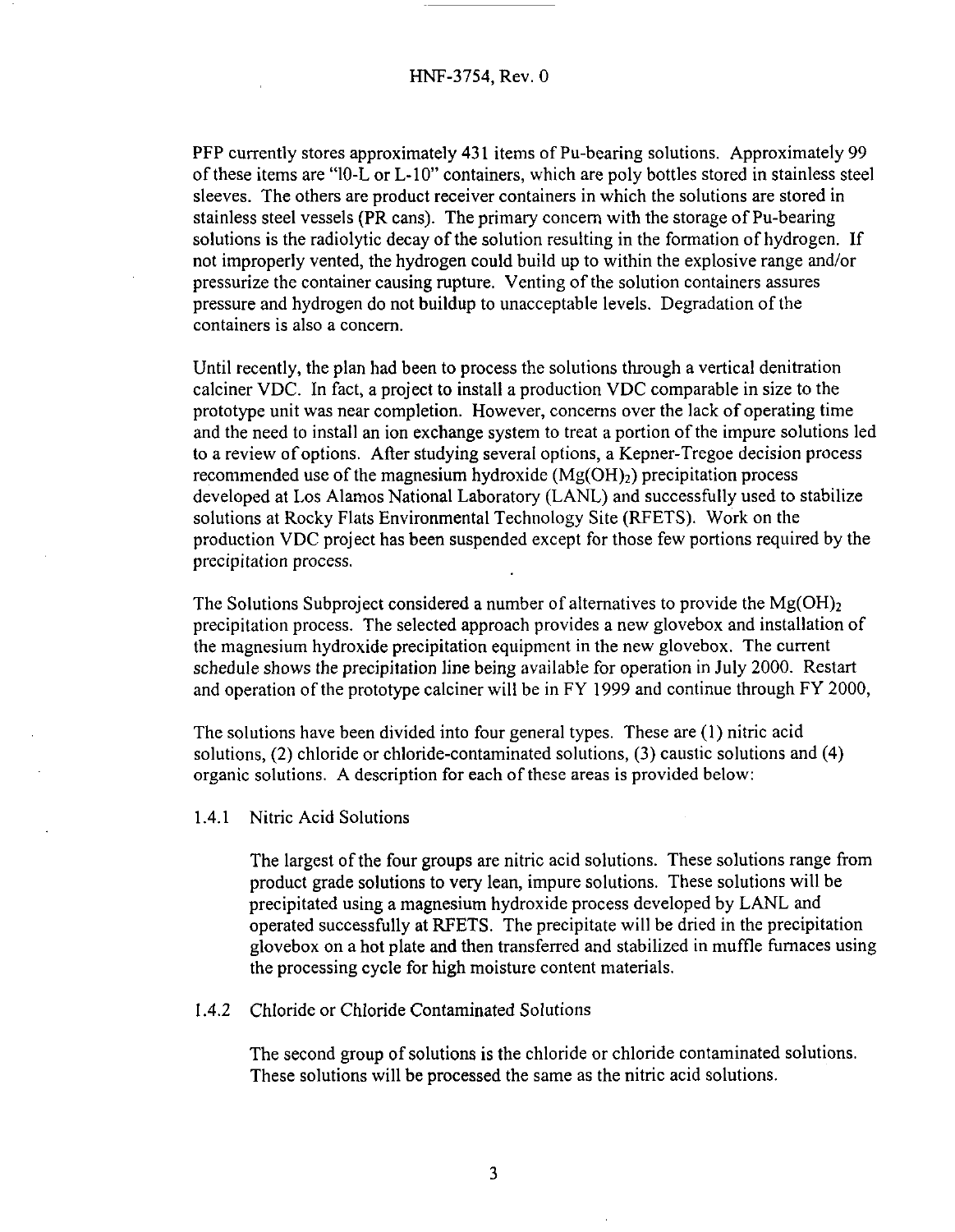<span id="page-6-0"></span>1.4.3 Caustic Solutions

The third group is caustic solution. These solutions will be acidified and processed the same as the nitric acid solutions.

1.4.4 Organic solutions

The last group is one item of organic solution. Current plans are to characterize this material and process any remaining solution through the cementation line.

**1.5** Project Relationship to the Total Stabilization Program

This project is one of several identified to complete stabilization of Special Nuclear Material **(SNM)** at PFP, safely store it onsite, ship it offsite for storage or disposal, and transition the facility to a condition suitable for long term minimum cost surveillance and maintenance or Decontamination and Decommissioning (D&D). The Solutions Stabilization Project Management Plan is one of several plans that make up the Stabilization portion of the PFP IPMP. The IPMP also includes cost, scope and schedule for "Min- Safe", Disposition, Transition, and other PFP support activities. Changes to this Project Management Plan will roll up and be reflected in the PFP IPMP. The frequency of updates to the IPMP will be driven by the significance of the changes made to the PMP's.

#### 2. Work Scope

2.1 Work Scope

#### Process Flow Description

From the storage containers, feed is transferred into tanks for solution blending, sampling and lag storage. Feed is transferred to the precipitation process via an encased line. Precipitate will be dried on a hot plate and then transferred to the muffle furnaces for thermal stabilization. **After** thermal stabilization and determination that the material meets storage criteria, the precipitate will be placed in a convenience can and stored until it can be put into a welded container.

#### Facility Modifications/Equipment Installation

The facility modifications and installation of the precipitation process equipment are part of Magnesium Hydroxide Precipitation Project. Previous facility modification provided under Project C-226, Production Vertical Denitration Calciner (VDC) associated with the 10 liter load-out station will be retained for use by the Magnesium Hydroxide Project. The project management plan for Project **C-226** is provided in supporting document, WHC-SD-C226-PMP-001, Rev. *0,94-I Program Solution Stabilization System Project Management Plan.*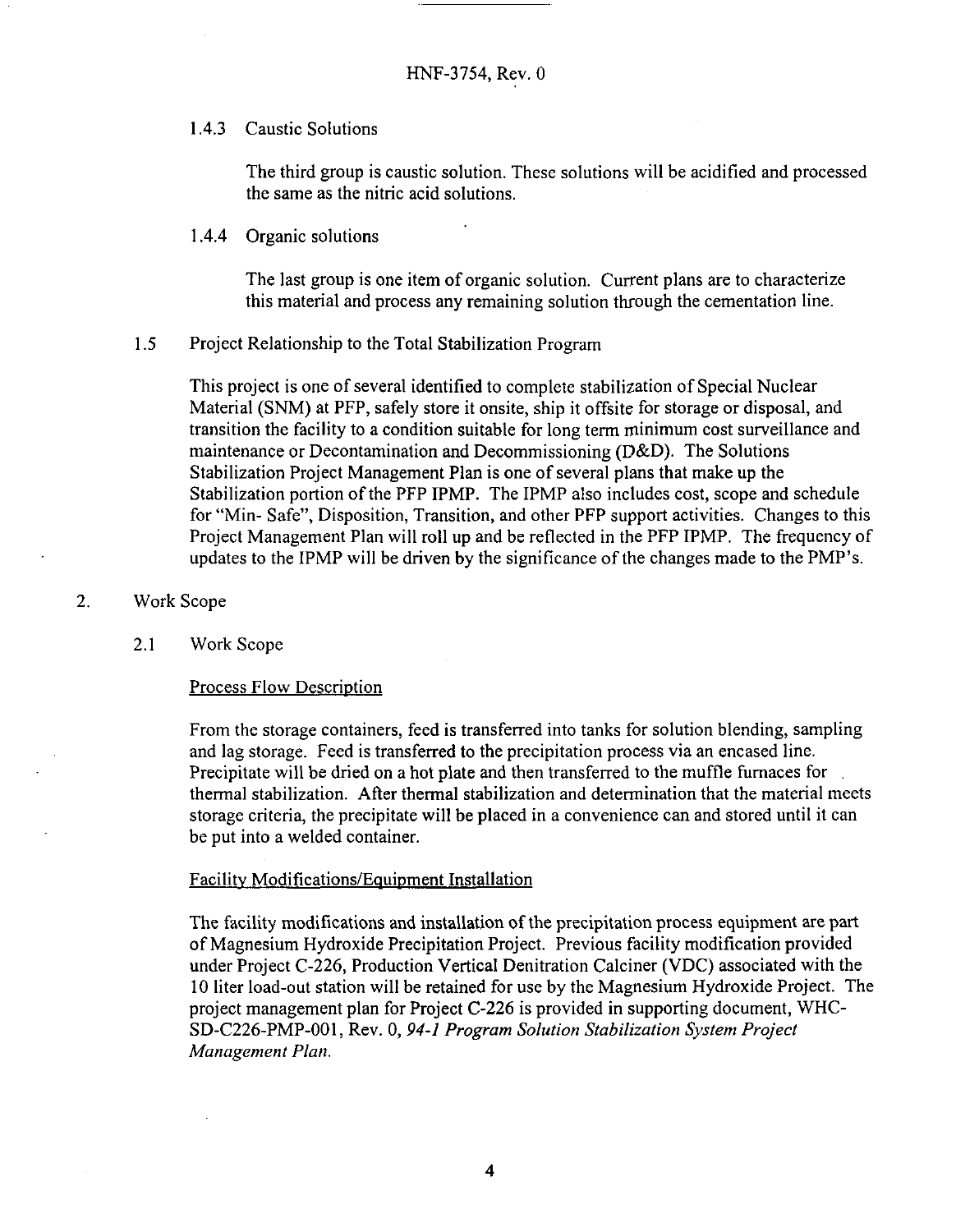The Pu Process Support Laboratories (PPSL) will conduct testing on the prototype vertical denitration calciner in accordance with an approved test plan.

Characterization of solutions will be performed as required to insure knowledge of solutions is adequate to avoid significant processing upsets that might be caused by the presence of fluorides and aluminum.

#### 2.2 Requirements Baseline

#### 2.2.1 Driving Requirements

Driving requirements are those requirements and commitments that define the project mission. The source of the requirements and commitments is from the Implementation Plan for the *Remediation of Nuclear Materials in the Defense Nuclear Facilities Complex* (Revision 1) dated December 22, 1998. The commitments for solutions are shown in section **2.2.3,** Key Milestones, below.

Issues and assumptions related to meeting these commitments are described below and are included in the Solution Project Baseline Plan and Estimates.

- It is assumed that adequate resources will be provided in a timely manner to support start-up testing and training activities. If this is not done, significant schedule delays will occur.
- Significant characterization of solutions is not planned since each batch will be analyzed prior to processing. This is not likely to result in significant delays since adjustments can be made to address the expected variances. -

#### 2.2.2 Key Interfaces

This subproject interfaces with material transfer, thermal stabilization, packaging, vault storage and shipping activities. Due to the possibility of several related processes going on at the same time, the Solutions Stabilization project will have interfaces with the other PFP projects. These interfaces include material flow (input/output from the process), laboratory analyses, and use of the muffle furnaces. Evaluation, prioritization and integration of these interactions will be done through the PFP IPMP management efforts.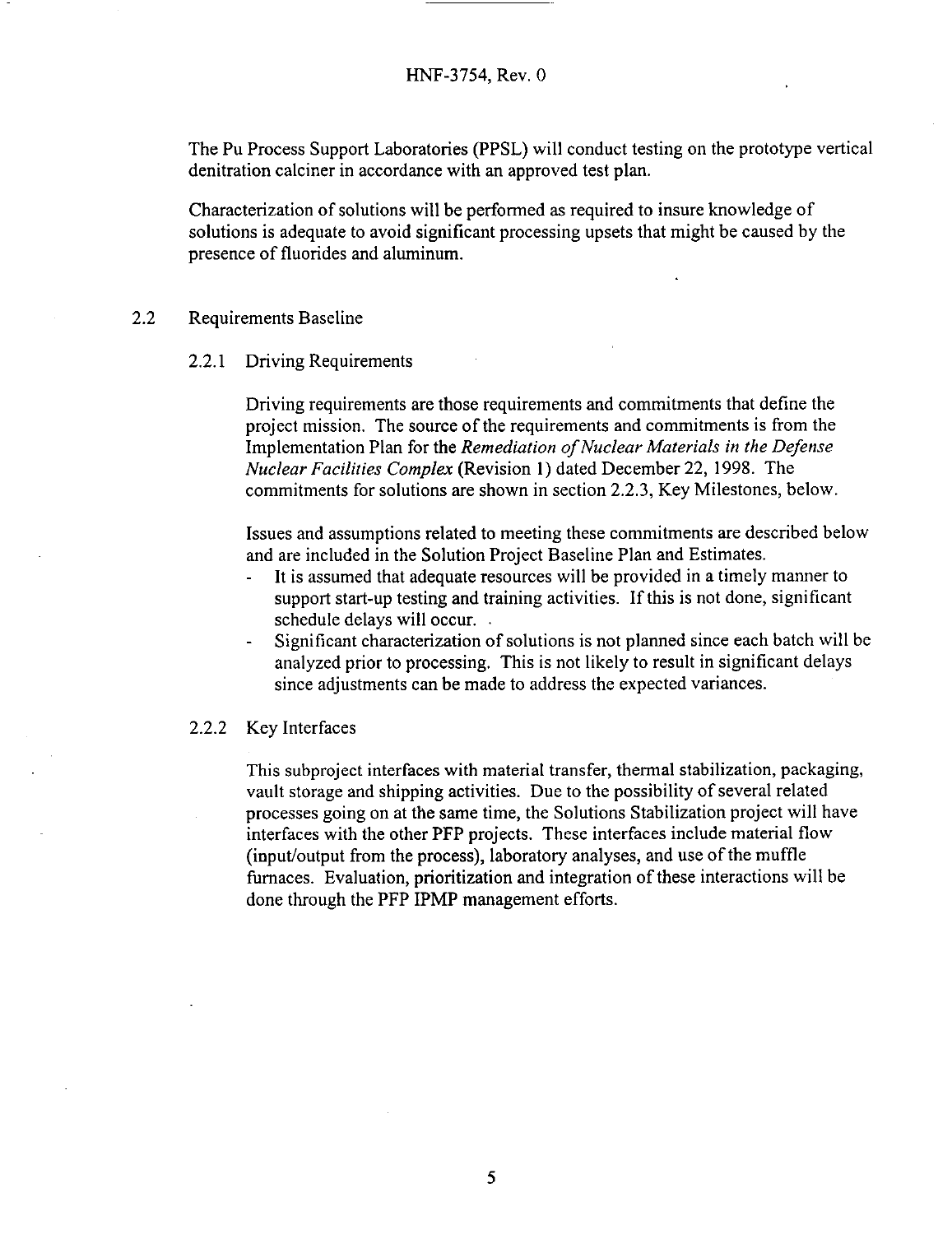| <b>NUMBER</b> | <b>DESCRIPTION</b><br><b>DNFSB COMMITMENTS</b>                                | <b>DUE DATE</b> |
|---------------|-------------------------------------------------------------------------------|-----------------|
| $IP-104$      | Initiate operation of the<br>prototype vertical denitration<br>calciner (VDC) | 05/1999         |
| $IP-105$      | Complete installation and<br>testing of VDC                                   | 09/1999         |
| IP-106        | Complete stabilizing and<br>packaging plutonium solution                      | 12/2001         |
|               | <b>BWHC COMMITMENTS</b>                                                       |                 |
|               | Complete installation of<br>Magnesium Hydroxide unit                          | 05/2000         |
|               | Complete stabilization of<br>solutions                                        | 12/2001         |

### <span id="page-8-0"></span>2.2.3 Key Milestones

### 2.3 Programmatic Risks

Several programmatic risks have been identified and must be managed. These risks include:

- Studies are underway to insure that the precipitate, which will contain excess magnesium hydroxide, will meet storage criteria after thermal stabilization. Magnesium hydroxide is more hydroscopic than Pu oxide and may not release moisture like the Pu oxides do. If the precipitate were not be able to meet the LO1 criteria, another alternative for disposition or another process would be required.
- Complete characterization data for some of the solution items are not available. *An* initial categorization approach has been implemented to group solutions with similar characteristics. This grouping will allow disposition and acceptance to the Hanford Tank Farms of a small amount of very low concentration solution. *An* evaluation of the solution where data is lacking will be performed to determine if there is a need for additional data.
- Impurities that may be retained in the precipitation solids will need to be evaluated to ensure they will be acceptable to the Material Disposition program.

#### **3.** Work Breakdown Structure

The project Work Breakdown Structure (WBS) is shown in Appendix B. The WBS is a productoriented hierarchy based upon the process flow sheet and includes necessary support activities. These WBS elements directly correlate to PFP IPMP WBS elements.

#### 4. Project Strategy

The Solutions Stabilization subproject will complete the design and installation of the precipitation equipment and operate the process to complete the stabilization of solutions by December 2001. Opportunities for schedule acceleration or project enhancement will continue to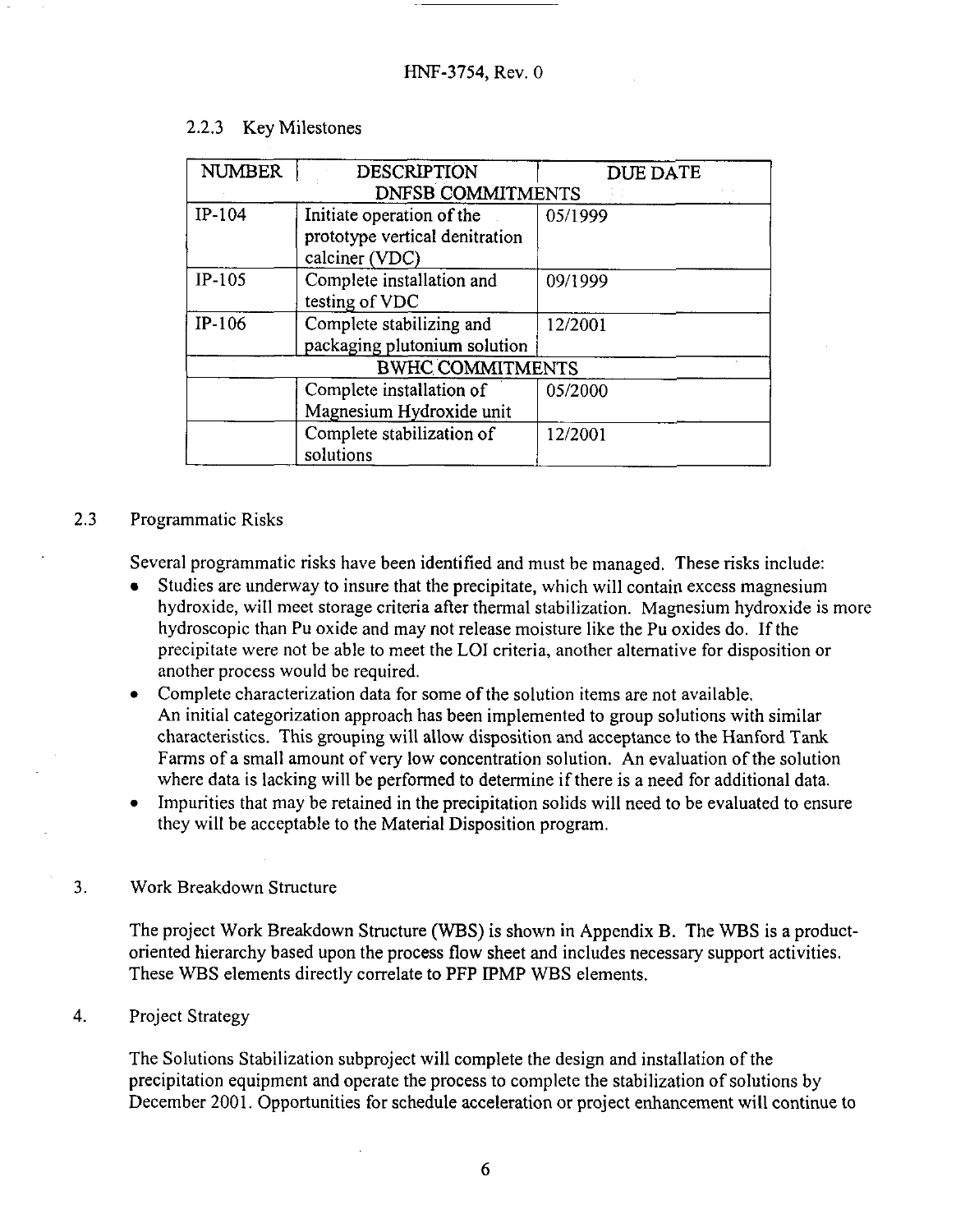<span id="page-9-0"></span>be reviewed and implemented as appropriate in relation to the overall PFP stabilization project plan.

The production VDC (Project C-226) installation, with the exception of the modifications to the down load station in room 227, will not be completed. The prototype calciner testing will be used to develop a baseline for operation of the production calciner, should it be required in the future, as well as an alternate process Vertical Denitration Calciner (VDC) compatible solutions. Operation of the prototype will resume in fiscal year (FY) 1999 and continue through FY 2000.

#### Management Team Roles and Responsibilities 5.

This Solutions Stabilization subproject is under the direction of Solutions Project Manager who reports to the PFP Program Manger. The Program Manager reports to the PFP Senior Director. Support for the subproject activities is provided by various support groups within the PFP organization.

### 5.1 Program Manager

The Program Manager is responsible for:

- Maintenance of the IPMP, PMP's and the Multi-Year work Plan to establish the technical schedule, and cost baseline for all projects within the PFP.
- Selecting, directing and monitoring performance of project managers.
- Establishing overall objectives, scope, and direction for each project and the working interfaces between the projects.
- Providing monthly project status reports for technical, schedule, and cost performance.
- Approves change requests to the PMP's involving schedule delays and funding shifts.

### 5.2 Project Manager

The Project Manager is responsible for completing the project as planned. Specific responsibilities include:

- Selecting and directing Cost Account Managers responsible for delivering discrete products and services defined by assigned WBS elements.
- Providing monthly project status of performance to the Program Manager.
- Planning, managing, and maintaining the technical, schedule, and cost baselines for the project.
- Approve PMP change requests not involving schedule delays or funding changes.
- Maintain configuration control on the PMP.
- Ensure the project meets applicable safety, health, and environmental requirements.

### **5.3** Cost Account Managers

Cost Account Managers identified for each WBS element are responsible for the following:

- Planning and completing the applicable cost account work scope in accordance with the technical, schedule and cost baselines established in this plan.
- Performing work in a manner that meets the project's data quality objectives.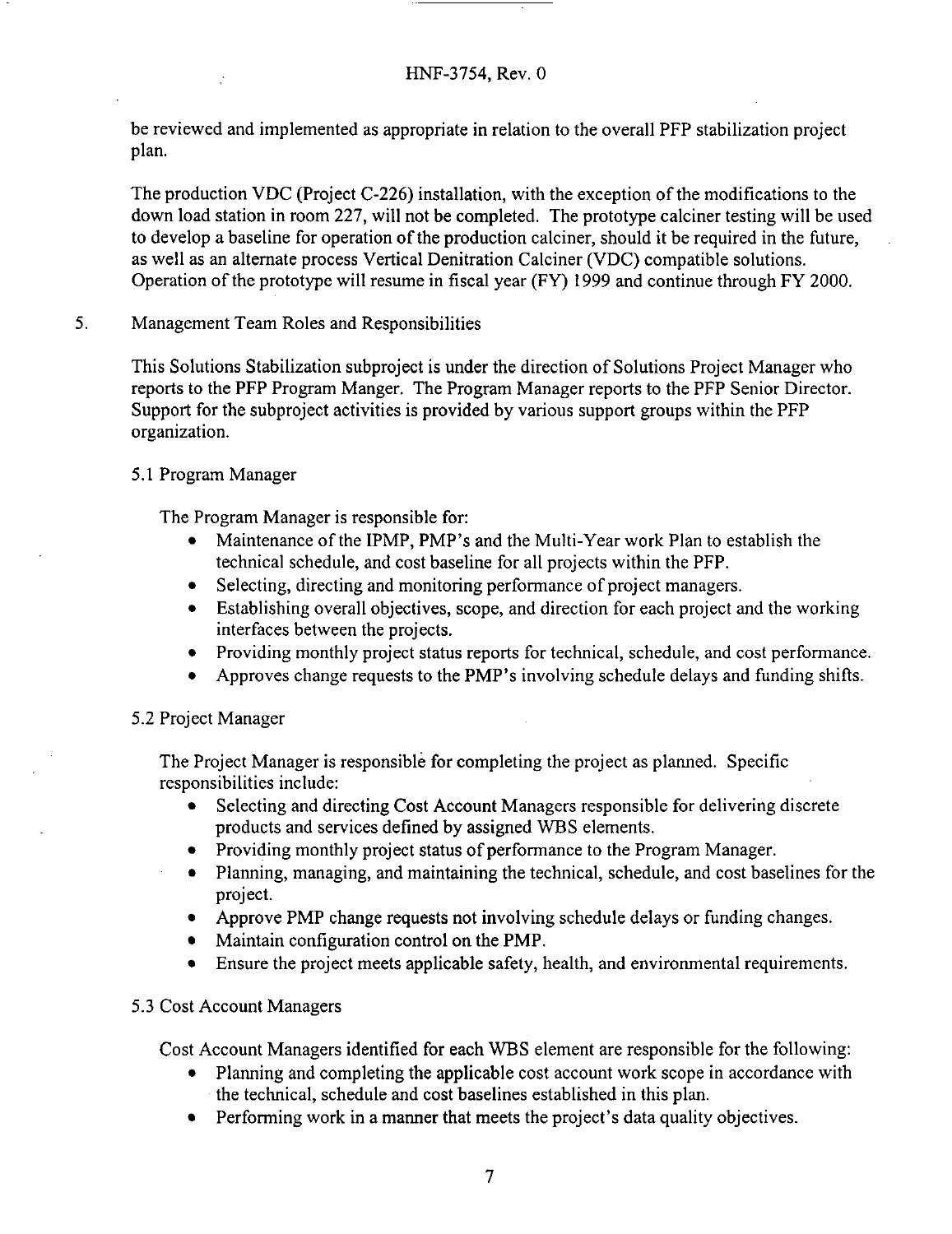- <span id="page-10-0"></span> $\bullet$ Evaluating and reporting monthly cost account status to the project manager.
- Directing and working with work package managers to complete the work packages as planned.

**5.4** Operations and Support Group Managers

Operations and Support Group Managers are responsible for:

- Achieving operational safety and compliance with regulatory permit requirements.
- Maintaining required operational efficiencies to achieve project objectives.
- $\bullet$ Performing work in a manner that meets the project's cost, schedule, and quality objectives.
- 6. Schedules (Baseline)

The currently approved baseline for the PFP Stabilization Project is contained in the PFP Stabilization and Deactivation Project IPMP. The schedule for Solution Stabilization is attached as Appendix C.

7. Cost Estimate

An activity based cost (ABC) estimating technique was used to develop the costs provided in the Solutions Stabilization Project Baseline Plan and Estimate. That ABC estimate was independently validated. The cost summary for stabilization of solutions is attached as Appendix D.

8. Quality Assurance

PFP is subject to the requirements of Title 10, Code of Federal Regulations, Part 830.120, "Quality Assurance Requirements," and complies with the applicable requirements described in the Project Hanford QAPD, HNF-MP-599. Appendix **A,** "QAPD Requirements Applicability Matrix," of the PFP QAPP (FSP-PFP-5-8, Section 15.l)identifies QAPD requirements that apply to each PFP organization.

9. Systems Engineering Plan

Systems Engineering techniques that have been and will be utilized for this project include:

- A. Logic diagrams will be developed for the project steps and material processes related to the material stabilization and disposition subprojects. The logic elements will be linked with information related to requirements, information needs, reporting and other key attributes.
- Simulations, performance measurement and other analytical methods will provide optimization as the project proceeds. The targets of the optimization are: (1) decisions related to scheduling and management of resources for solution stabilization and disposition, and (2) tuning of the solution stabilization processes for improved performance. **B.**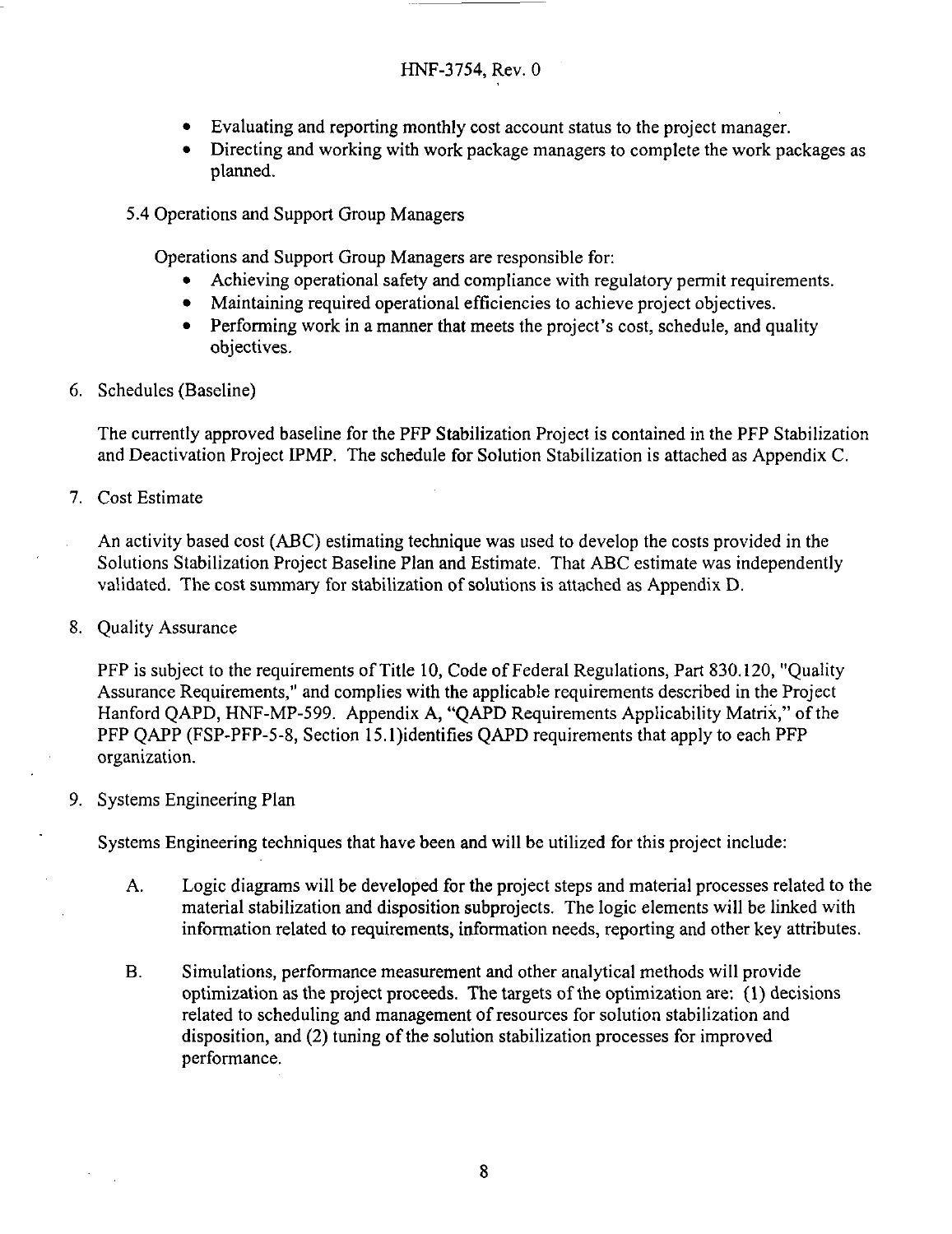- C. A material database will be established and maintained to manage information related to material processing and disposition.
- 10. Security

The PFP security program addresses the following security aspects: Physical protection of **SNM,**  nuclear material accountability & control, access control requirements, human reliability program protection, shipments and movement of **SNM,** and storage of **SNM.** 

1 1. Project Management Plan Controls

The Solution Stabilization Project Manager will be responsible for insuring the Solution Stabilization Project Management Plan and its supporting schedules and estimates are kept current. **A** system to control changes will be implemented as part of the PFP IPMP controls. The Project Manager, and the Program Manager will review and approve all changes to the Solutions Stabilization PMP. For changes that do not involve moving funding or changing schedule, the Project Manger will have authority to approve changes. Operations, Engineering, ESH&Q and the Director will be asked to provide input on changes being considered. The electronic version of the PMP and IPMP will be maintained current. Updates to the hardcopy versions will be printed as required using a graded approach based upon the impact of the changes made. Issues will be tracked using the Issues Management List. Project reviews on the project commitments will be held monthly. Configuration Control of the Project Management Plan will comply with HNF-PRO-533, *Change Control.*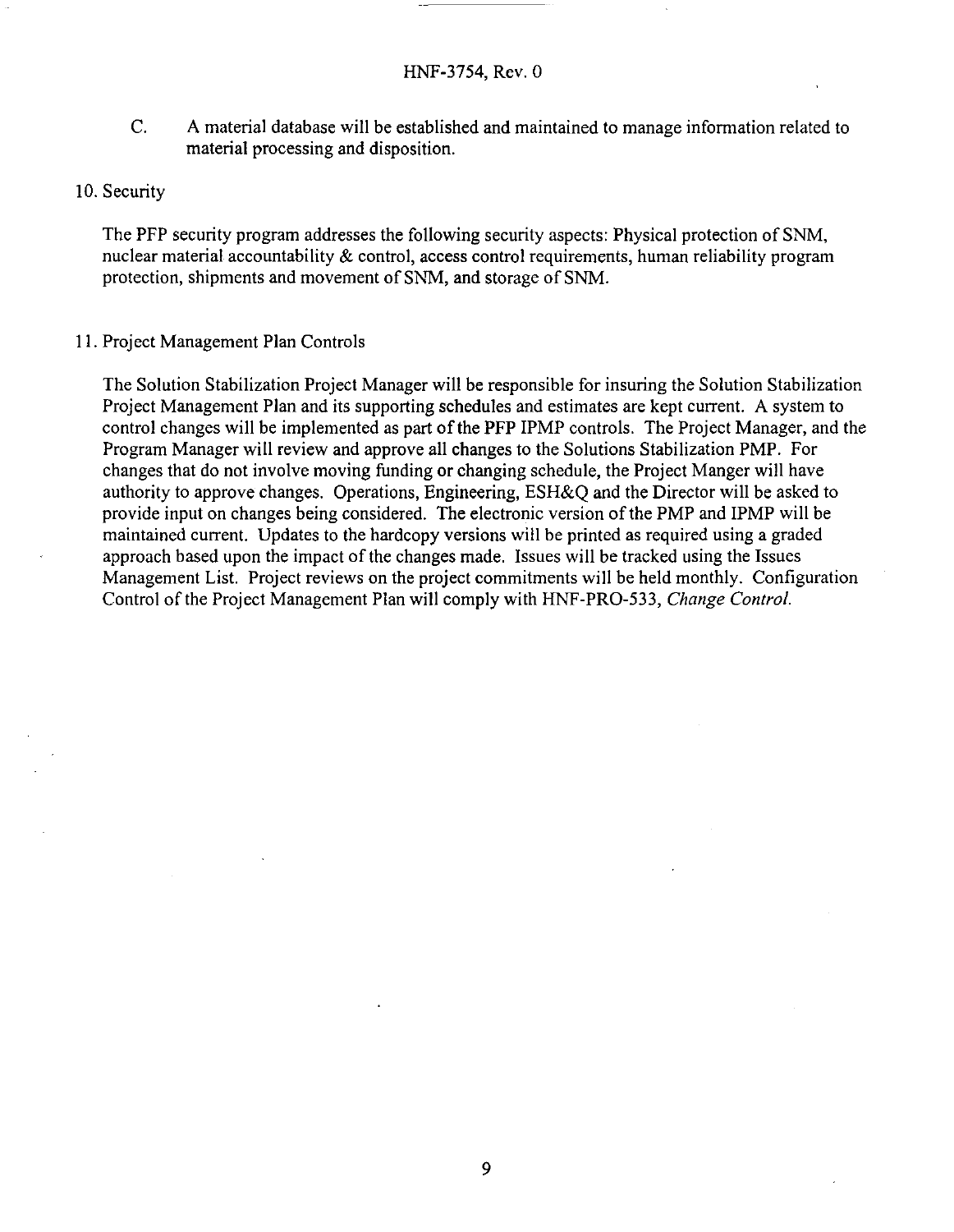# Appendix A

Solution Process Logic Diagrams

 $\ddot{\phantom{1}}$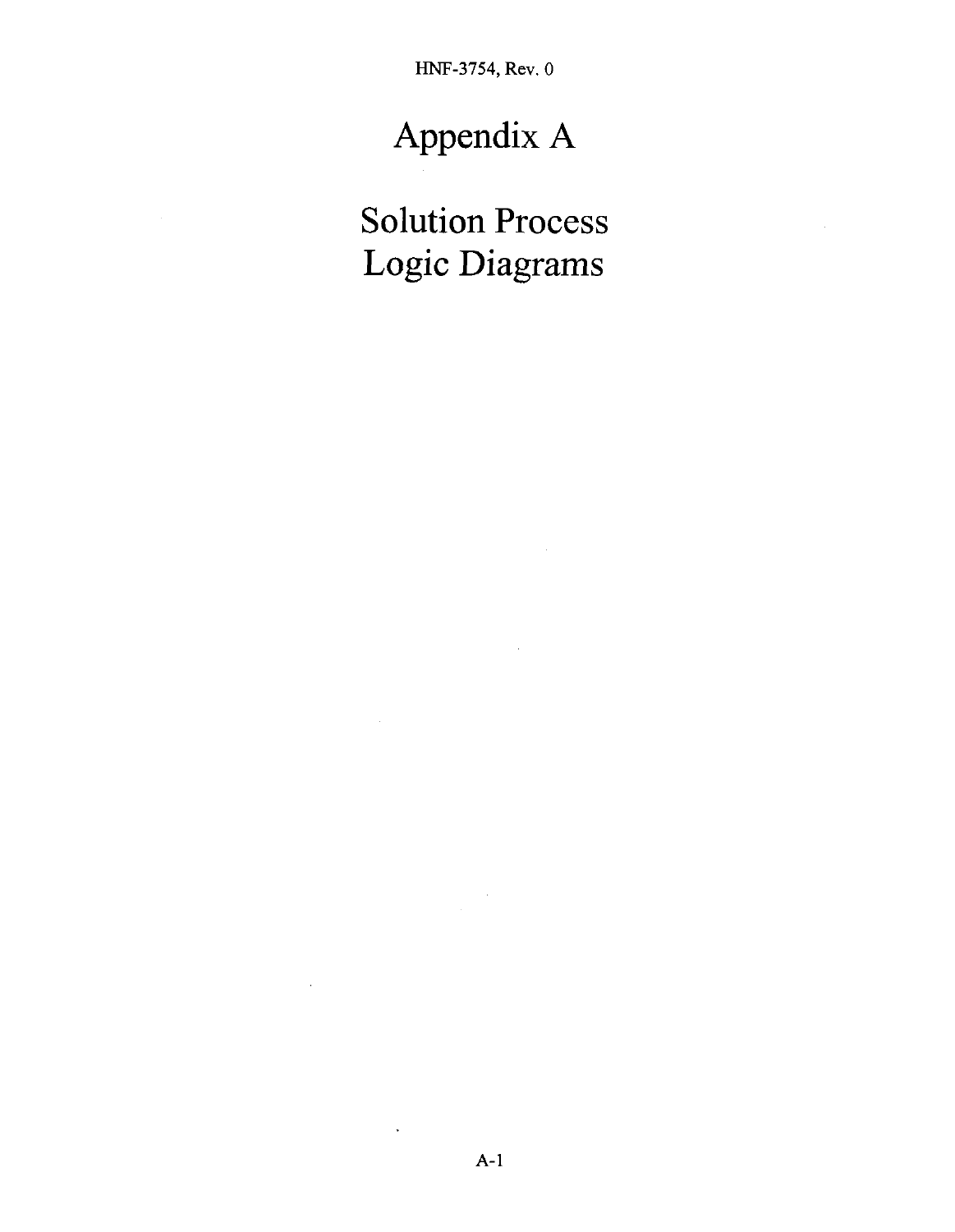



 $A-2$ 

HNF-3754, Rev. 0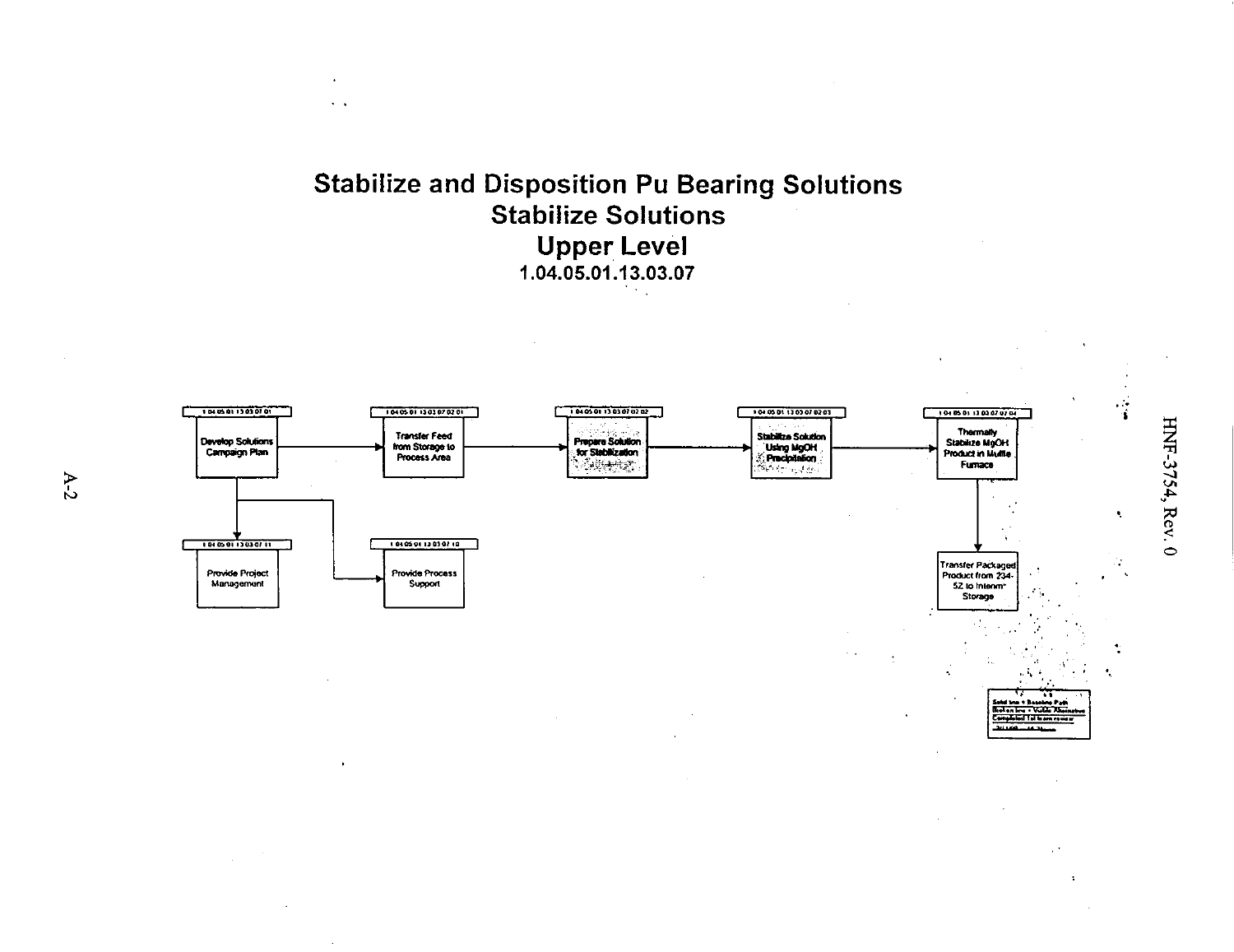# Appendix B

Solutions Work Breakdown Structure (WBS)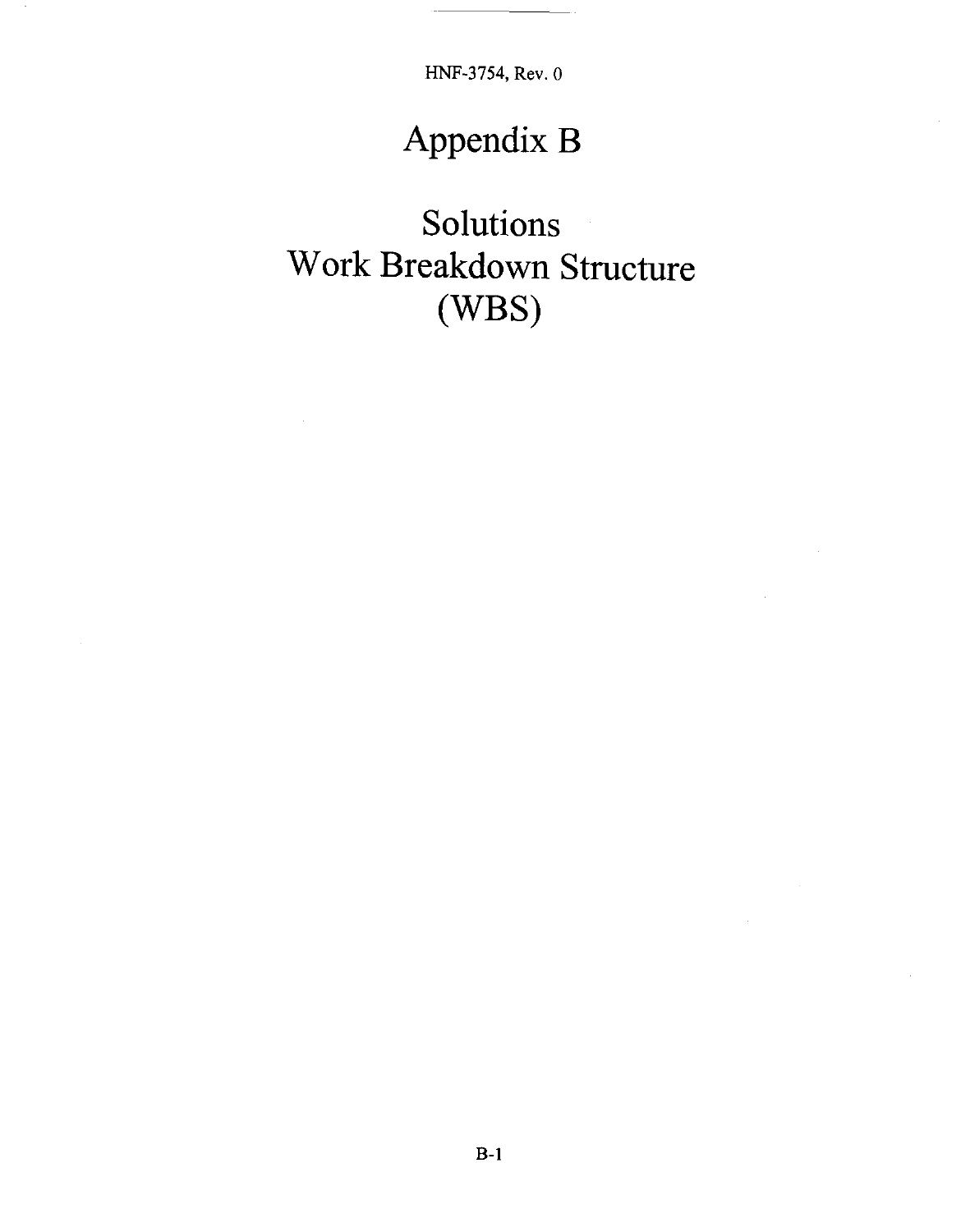

 $B-2$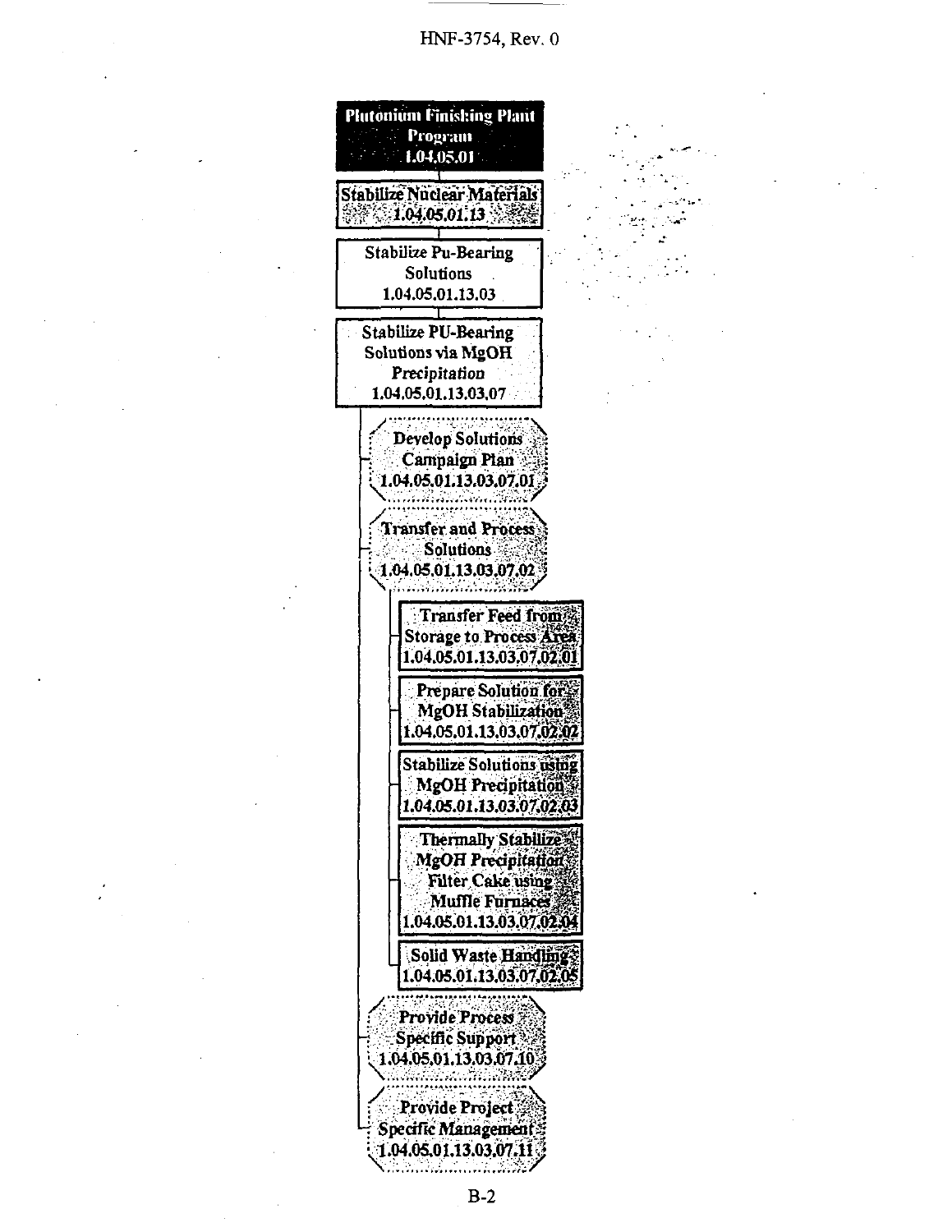

 $B-3$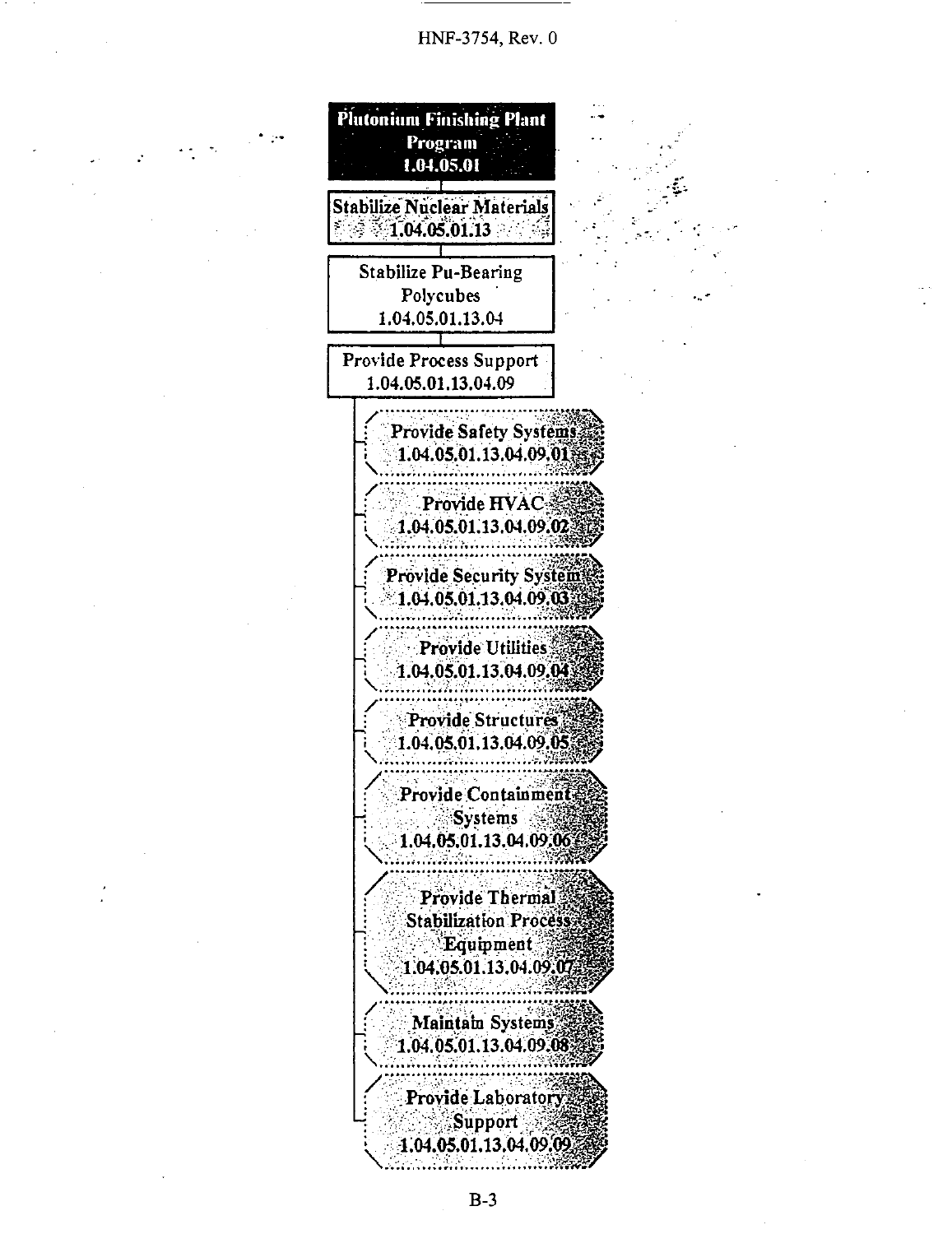# Appendix C

# Solutions Process Schedule

 $\ddot{\phantom{1}}$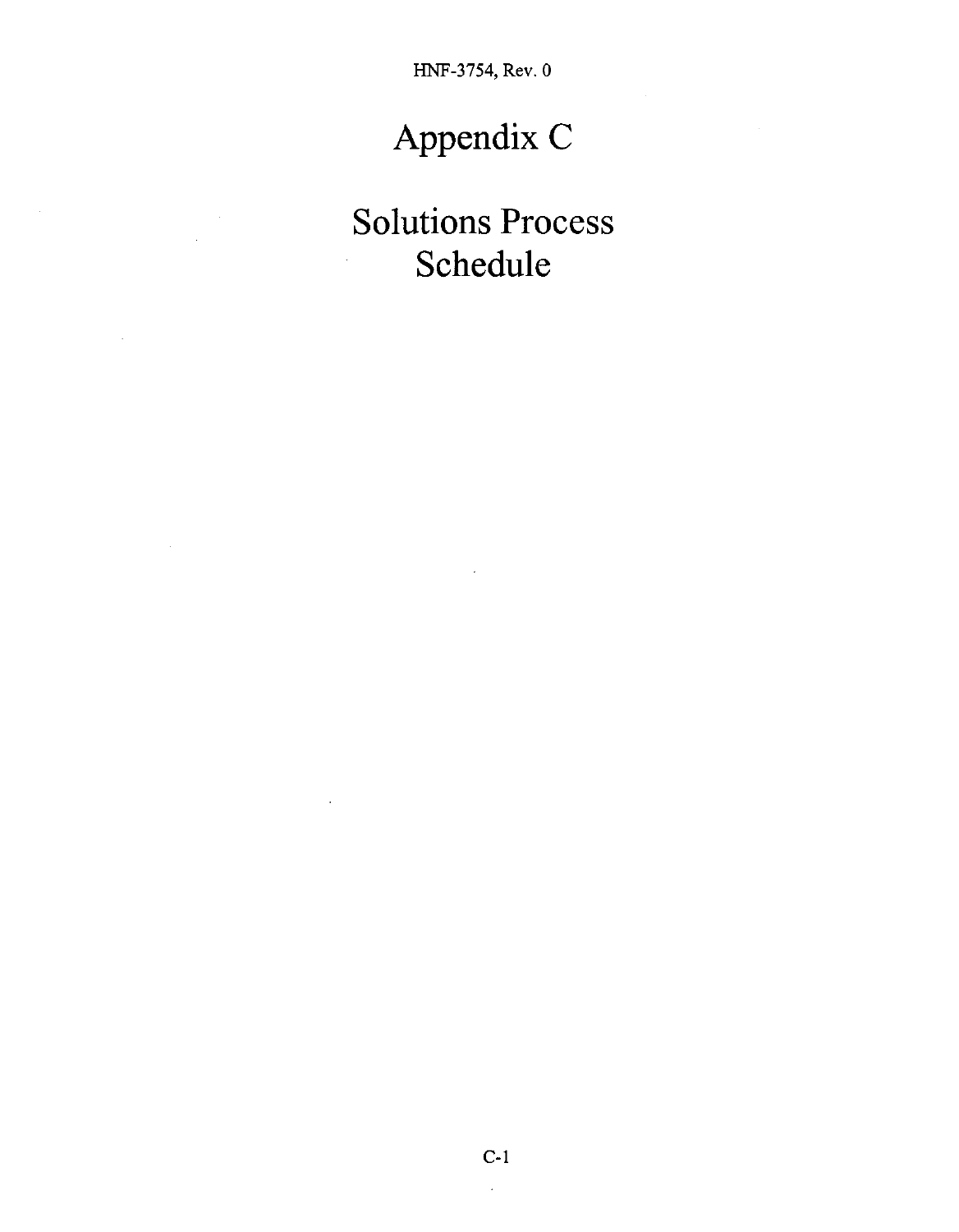|                                                                                                     |                                                                                                         |                 |                 |                          |                                                                                                         | FY99         |                                     |              |                                 |                                            | <b>FYGO</b> |
|-----------------------------------------------------------------------------------------------------|---------------------------------------------------------------------------------------------------------|-----------------|-----------------|--------------------------|---------------------------------------------------------------------------------------------------------|--------------|-------------------------------------|--------------|---------------------------------|--------------------------------------------|-------------|
| <b>Activity</b>                                                                                     | <b>Activity</b>                                                                                         | Current         | Current         | <b>FEB</b><br><b>JAN</b> | <b>APR</b><br>MAR.                                                                                      | <b>MAY</b>   | <b>JUN</b>                          | JUL          | AUC                             | SEP                                        | OCT         |
| ID                                                                                                  | <b>Description</b>                                                                                      | <b>Start</b>    | Finish          |                          |                                                                                                         |              |                                     |              |                                 |                                            |             |
| Maintenance Activities                                                                              |                                                                                                         |                 |                 |                          |                                                                                                         |              |                                     |              |                                 |                                            |             |
| VD82338W02                                                                                          | 98-2338 Plan/InstGB-188-1<br><b>Seismic Mod.s-Anchors</b>                                               | <b>03MAY99A</b> | <b>17MAY99A</b> |                          | $100\%$                                                                                                 |              | <b>WORK PKG COMPLETE</b>            |              |                                 |                                            |             |
| VO90744P05                                                                                          | 99-0744 Plan/Inst VDCP<br><b>Seismic Shutdown Controls</b>                                              | 27MAY99*        | 17JUN99         |                          |                                                                                                         |              | d% Chine in the second community of |              | <b>PLANT FORCES WORK</b>        | <b>VDCP SEISMIC UPGRADES INST. SUMMARY</b> |             |
| <b>CSER Revisions/Updates</b>                                                                       |                                                                                                         |                 |                 |                          |                                                                                                         |              |                                     |              |                                 |                                            |             |
| VDGA1D2A                                                                                            | <b>Perform CSER</b><br><b>Revisions/Updates for VDCP</b>                                                | 26MAR99A        | 25MAY99         |                          | 88%                                                                                                     |              | <b>CSER UPDATES FOR VDCP</b>        |              |                                 |                                            |             |
|                                                                                                     | <b>VDCP FSAR Updates/Approvals</b>                                                                      |                 |                 |                          |                                                                                                         |              |                                     |              |                                 |                                            |             |
| VDGA1D3A                                                                                            | <b>Perform VDCP FSAR</b><br>Updates/Approvals                                                           | 09FEB99A        | <b>04JUN99</b>  | 85%                      |                                                                                                         |              |                                     |              | <b>FSAR UPDATES/APPROVALS</b>   |                                            |             |
|                                                                                                     | <b>VDCP ECN Inc. &amp; ATP/OTP Tests</b>                                                                |                 |                 |                          |                                                                                                         |              |                                     |              |                                 |                                            |             |
| VDGA1D4A                                                                                            | Perform ECN Design<br>Reviews/Changes/Approvals                                                         | 05MAY99A        | <b>O</b> 3JUN99 |                          | 48% I                                                                                                   |              |                                     |              | PERFORM ECN REVIEWS/DESIGN INC. |                                            |             |
| VDGA1D4B                                                                                            | <b>Complete ATPs/OTPs for</b><br><b>VDCP-Perform Tests</b>                                              | 18JUN99*        | 30JUN99         |                          |                                                                                                         |              | $0\%$ $\Box$                        |              |                                 | PERFORM ATP/OTP FUNCTIONAL TEST            |             |
|                                                                                                     | <b>VDCP Activity Based Restart Process</b>                                                              |                 |                 |                          |                                                                                                         |              |                                     |              |                                 |                                            |             |
| <b>VDGA1D5A</b>                                                                                     | <b>Conduct Activity Based</b><br><b>Restart Activities</b>                                              | <b>05MAY99A</b> | 18JUN99         |                          | 31%                                                                                                     |              |                                     |              |                                 | <b>ACTIVITY BASED RESTART REVIEW</b>       |             |
| <b>VDGA1D72</b>                                                                                     | <b>Develop Restart Plan</b>                                                                             | <b>19MAY99</b>  | 02JUN99         |                          |                                                                                                         |              |                                     |              | RESTART PLAN DEVELOPMENT        |                                            |             |
|                                                                                                     |                                                                                                         |                 |                 |                          |                                                                                                         | 0%           |                                     |              |                                 |                                            |             |
| VDGA1D5B                                                                                            | <b>Review/Revise Restart Plan</b><br>and Issue                                                          | <b>O3JUN99*</b> | 10JUN99         |                          |                                                                                                         | $\mathbf{I}$ | $0\%$                               |              |                                 | REVISE/ISSUE VDCP RESTART PLAN             |             |
|                                                                                                     | <b>Complete ALARA/USQ/EAC Reviews</b>                                                                   |                 |                 |                          |                                                                                                         |              |                                     |              |                                 |                                            |             |
| VDGA1D6A                                                                                            | Complete ALARA/USQ/EAC<br><b>Reviews for VDCP</b>                                                       | 10MAY99A        | 21JUN99         |                          |                                                                                                         | 23%          |                                     |              |                                 | <b>VDCP ALARA/USQ/EAC REVIEWS</b>          |             |
|                                                                                                     | <b>VDCP STARTUP READINESS</b>                                                                           |                 |                 |                          |                                                                                                         |              |                                     |              |                                 |                                            |             |
| <b>VDGA1D65</b>                                                                                     | <b>FY99 Vertical Calciner</b><br>StartUp Runs                                                           | 0110133         | 30SEP99         |                          |                                                                                                         |              | 0% C                                |              | $\pm$                           | DECLARE VDCP STARTUP READINESS             |             |
|                                                                                                     |                                                                                                         |                 |                 |                          |                                                                                                         |              |                                     |              |                                 |                                            |             |
| Project Start<br><b>Project Finish</b><br><b>Tuda Dato</b><br>Hun Dam<br>O Preservera Systems, Inc. | <b>Early Bar</b><br>01OCT98<br>180CT99<br>Progress Dar<br>Concal Activity<br><b>19MAY99</b><br>POMAY TH | <b>JSCP</b>     |                 |                          | <b>B &amp; W HANFORD COMPANY</b><br>Plutonium Finishing Project - PFP<br>VDC PROTOTYPE STARTUP SCENARIO |              |                                     | Sheet 1 of 1 |                                 |                                            |             |

 $\sim$ 

 $C-2$ 

 $\bar{r}$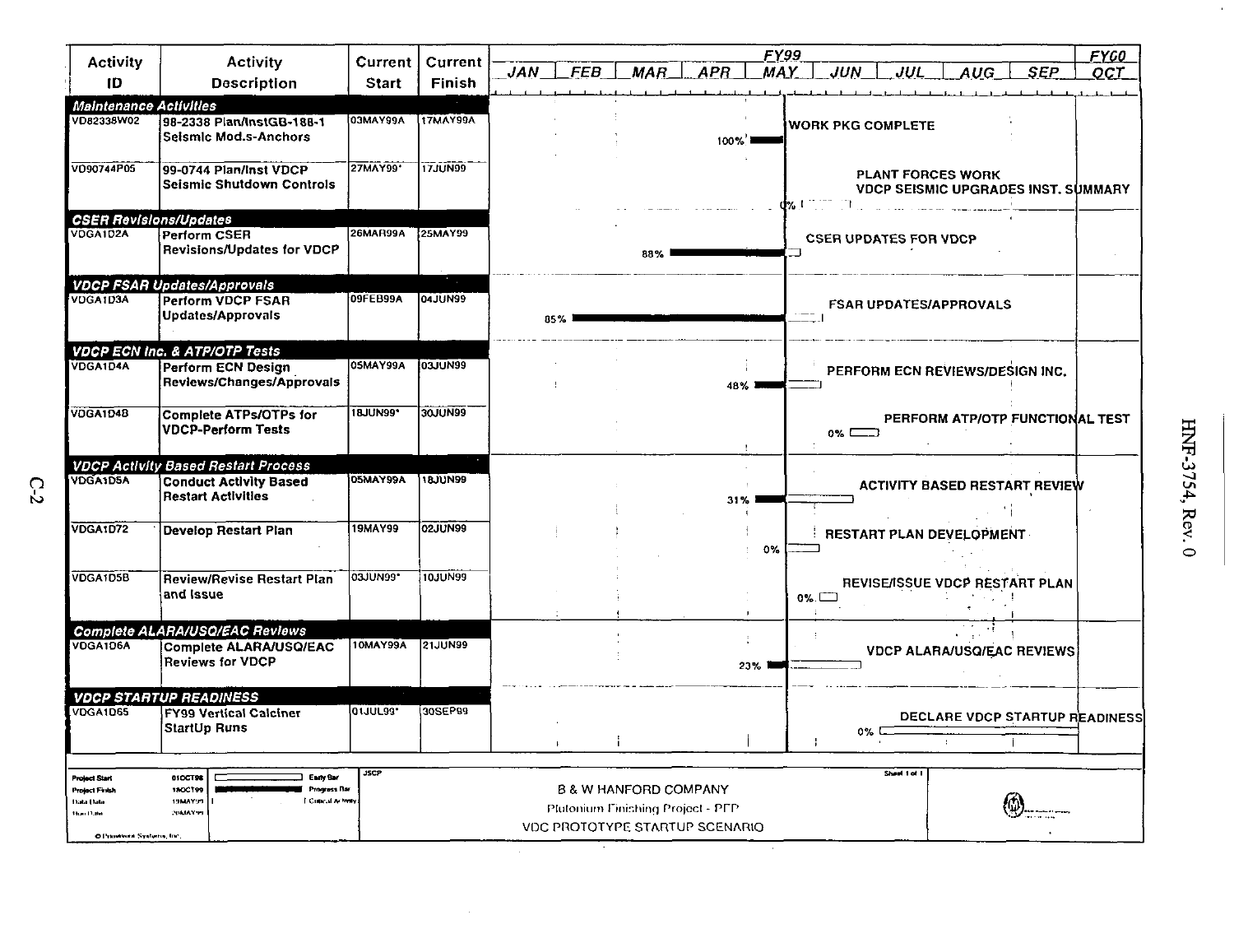| ر<br>م<br>1      |  |
|------------------|--|
| r<br>٢<br>ļ<br>r |  |

 $\mathbf{I}$ 

| oingnos MT ashivilo A-40 yeah                                                                                         |                                                              | <b>Set analysis arrested Cl</b> O |                  |                                                     |                                         |
|-----------------------------------------------------------------------------------------------------------------------|--------------------------------------------------------------|-----------------------------------|------------------|-----------------------------------------------------|-----------------------------------------|
|                                                                                                                       | Titt - bajord gninzinil muinotulf                            |                                   |                  | maanti<br>MERIT<br><b>HIMPS PERMIT LOCAL</b><br>-11 | <b>Strat Street</b><br><b>AFU MEU</b>   |
|                                                                                                                       | <b>IS &amp; W HANPORD COMPANY</b>                            |                                   |                  | 91. J.H. I<br>063511<br>ang Arang                   | <b>TYPE EXPERIENCE</b><br>radiz tooler? |
| <b>LES HERS</b>                                                                                                       |                                                              |                                   |                  | <b>INHOL</b>                                        |                                         |
| ছায় পথ<br>Autority of<br>sun trones. K<br>かかりゅう ひりゅうぶん<br>on the concentration pas-<br>t 2017.<br>$\tau$ wa<br>70X.T | तुर्वात उपयुज्यकोतीलामा ।<br>$\frac{1}{2}$<br>$-00\lambda A$ | <u>- ਨਾਰਜ</u>                     |                  |                                                     |                                         |
| $T_{\rm 50X,1}$<br>70XX<br><b>20YY</b>                                                                                |                                                              |                                   |                  |                                                     |                                         |
|                                                                                                                       |                                                              |                                   |                  |                                                     |                                         |
|                                                                                                                       |                                                              |                                   |                  |                                                     |                                         |
|                                                                                                                       |                                                              |                                   |                  |                                                     |                                         |
|                                                                                                                       |                                                              |                                   |                  |                                                     |                                         |
|                                                                                                                       |                                                              |                                   |                  |                                                     |                                         |
|                                                                                                                       |                                                              |                                   |                  |                                                     |                                         |
|                                                                                                                       |                                                              |                                   |                  |                                                     |                                         |
|                                                                                                                       |                                                              |                                   |                  |                                                     |                                         |
|                                                                                                                       |                                                              |                                   |                  |                                                     |                                         |
|                                                                                                                       |                                                              |                                   |                  |                                                     |                                         |
|                                                                                                                       |                                                              |                                   |                  |                                                     |                                         |
|                                                                                                                       |                                                              |                                   |                  |                                                     |                                         |
|                                                                                                                       |                                                              |                                   |                  |                                                     |                                         |
|                                                                                                                       |                                                              |                                   |                  |                                                     |                                         |
|                                                                                                                       |                                                              |                                   |                  |                                                     |                                         |
|                                                                                                                       |                                                              |                                   |                  |                                                     | <b>ECCDEMB</b>                          |
|                                                                                                                       | $\boldsymbol{\gamma}$ 0                                      | πριτσι                            | 1010010          | IIO3M anizU anoimlo2 2xilidai2                      |                                         |
|                                                                                                                       | %0                                                           | 1043587                           | 0010070          | Stabilize Solutions Using MgOII                     | <b>ECCBEINY</b>                         |
|                                                                                                                       | 0 ≪ 1                                                        | 00-F1S67                          | OUTHER           | HOgM guizU anoimle2 2xlildai2                       | FRIDOR                                  |
|                                                                                                                       |                                                              |                                   |                  |                                                     |                                         |
|                                                                                                                       | $\square$ % 0                                                | 00'11161                          | 00AVINSI         | ws(OII)3 Sind Up Review                             | EGINDON                                 |
|                                                                                                                       | 0 % ן ⊤                                                      | <b>OOAVINTI</b>                   | <b>66LOO67</b>   | rioqqu2 aniniaaT HO-aM imorsaT                      | ECCK <sup>-1</sup>                      |
|                                                                                                                       | $\%0$                                                        | 0087.701                          | <b>66LOOI8</b>   | zizylanA villasiiri süissq keaT mustrs?             | <b>ECCKEIS</b>                          |
|                                                                                                                       | % 001                                                        | VGGIHSOC]                         | <b>V661FL181</b> | 3ttlilm13T C10islug5A lainomno1 vn2l IIO-3M         | ECCK"1                                  |
|                                                                                                                       |                                                              |                                   |                  |                                                     | Transfer and Process Solutions          |
|                                                                                                                       |                                                              |                                   |                  |                                                     |                                         |
|                                                                                                                       |                                                              | ■ % 40<br><b>00AVIV9Z</b>         | V66AVINA         | Itramqingd szyorT noitaligiyy19 HOg14 yigqy19       | тамет                                   |
|                                                                                                                       | %0                                                           | <b>00NVMIE</b>                    | <b>66LOO10</b>   | Censtruction MgOII (Clovelox Mods)                  | <b>ECEIER</b>                           |
|                                                                                                                       |                                                              | ∎ % 00I<br><b>VGGJISVZ</b>        | <b>V66AVWLI</b>  | neiteilqiaarii HO2M vol nglaafi                     | <b>ECEILDIO</b>                         |
|                                                                                                                       |                                                              |                                   |                  | Provide Mg(OH)2 Precipitation Process Equipment     |                                         |
| <b>TOXT</b><br>20XT<br>90A.T<br>30A.T<br><b>MY</b><br>70X.T                                                           | <u> 00Y I</u><br>10Y 1                                       | 66A.T<br>पुडाणज                   | ha2.             | Description                                         | aı                                      |
|                                                                                                                       |                                                              | иәлалд                            | ງແບບກຸງ          | Anapov                                              | Аңдыу                                   |

 $C<sub>-3</sub>$ 

**PERMITTED IN THE PART OF**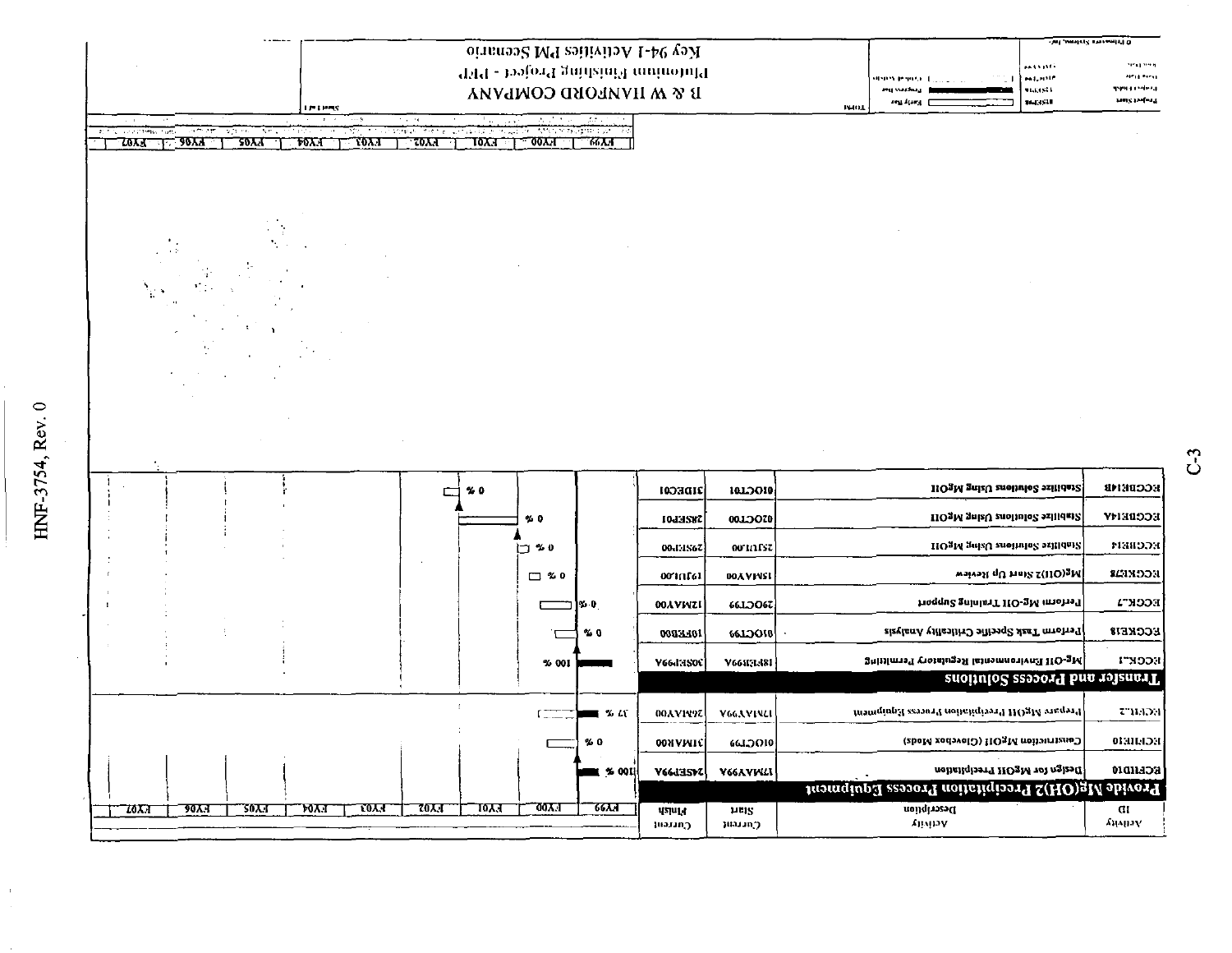# **Appendix** D

Solutions Process Cost Summary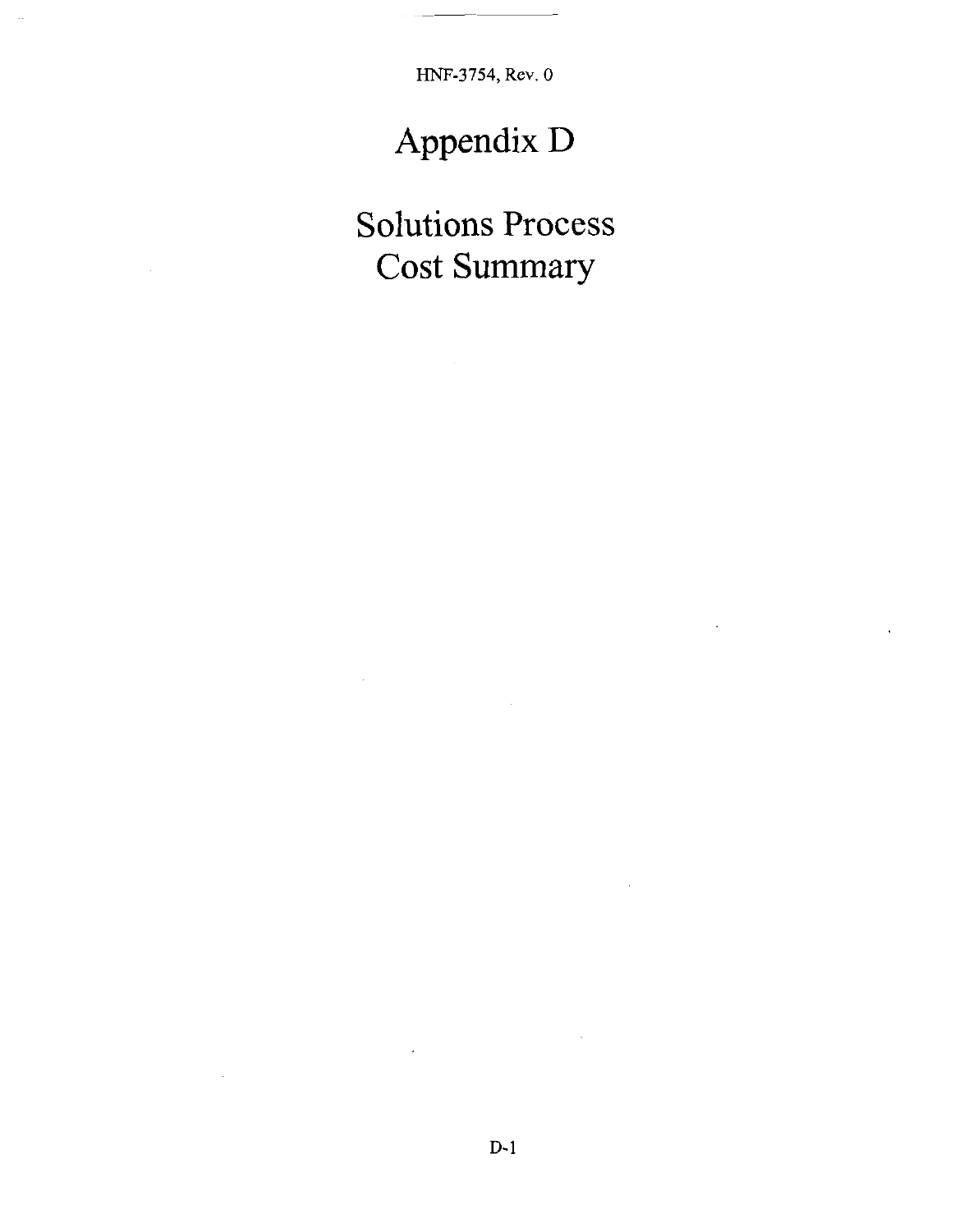| the company's company's and |  |
|-----------------------------|--|
|                             |  |
|                             |  |
|                             |  |

|  | <b>Solutions Stabilization</b> |
|--|--------------------------------|
|--|--------------------------------|

|      | ________ | $\sim$           |
|------|----------|------------------|
| WBS6 |          | 1.04.05.01.13.03 |

|                                |                        |                                                  | l Data       |             |             |                                                                             |              |
|--------------------------------|------------------------|--------------------------------------------------|--------------|-------------|-------------|-----------------------------------------------------------------------------|--------------|
| <b>WBS6 TITLE</b>              | wass                   | iwBS8 TITLE                                      |              |             |             | Sum of 00COST Sum of 01COST Sum of 02COST Sum of 03COST Sum of 04COST Total |              |
| Stabilize Pu-bearing Solutions | 1.04.05.01.13.03.05.01 | Develop Solutions Disposition Work Plan          | \$10.383     |             |             |                                                                             | \$10,383     |
|                                | 1.04.05.01.13.03.05.02 | Transfer and Process Organic Solutions           | \$34,652     |             |             |                                                                             | \$34,652     |
|                                | 1.04.05.01.13.03.05.11 | Provide Project Specific Management              | \$40,623     |             |             |                                                                             | \$40,623     |
|                                | 1.04.05.01.13.03.06.08 | Provide Solution Stabilization Process Equipment | \$7,501,890  | \$678,306   |             |                                                                             | \$8,180,196  |
|                                | 1.04.05.01.13.03.07.01 | Develop Solutions Campaign Plan                  | \$73,313     | \$30,681    |             |                                                                             | \$103,994    |
|                                | 1.04.05.01.13.03.07.02 | Transfer and Process Solutions                   | \$1,274,311  | \$6,654,013 | \$1,597,531 |                                                                             | \$9,525,855  |
|                                | 1.04.05.01.13.03.07.10 | Provide Process Specific Support                 | \$83,120     | \$409,078   | \$94.528    |                                                                             | \$586,726    |
|                                | 1.04.05.01.13.03.07.11 | Provide Project Specific Management              | \$2,657,750  | \$1,129,017 | \$268,133   |                                                                             | \$4,054,900  |
| <b>Grand Total</b>             |                        |                                                  | \$11,676,042 | \$8,901,095 | \$1,960,192 |                                                                             | \$22,537,329 |

¥.

ą